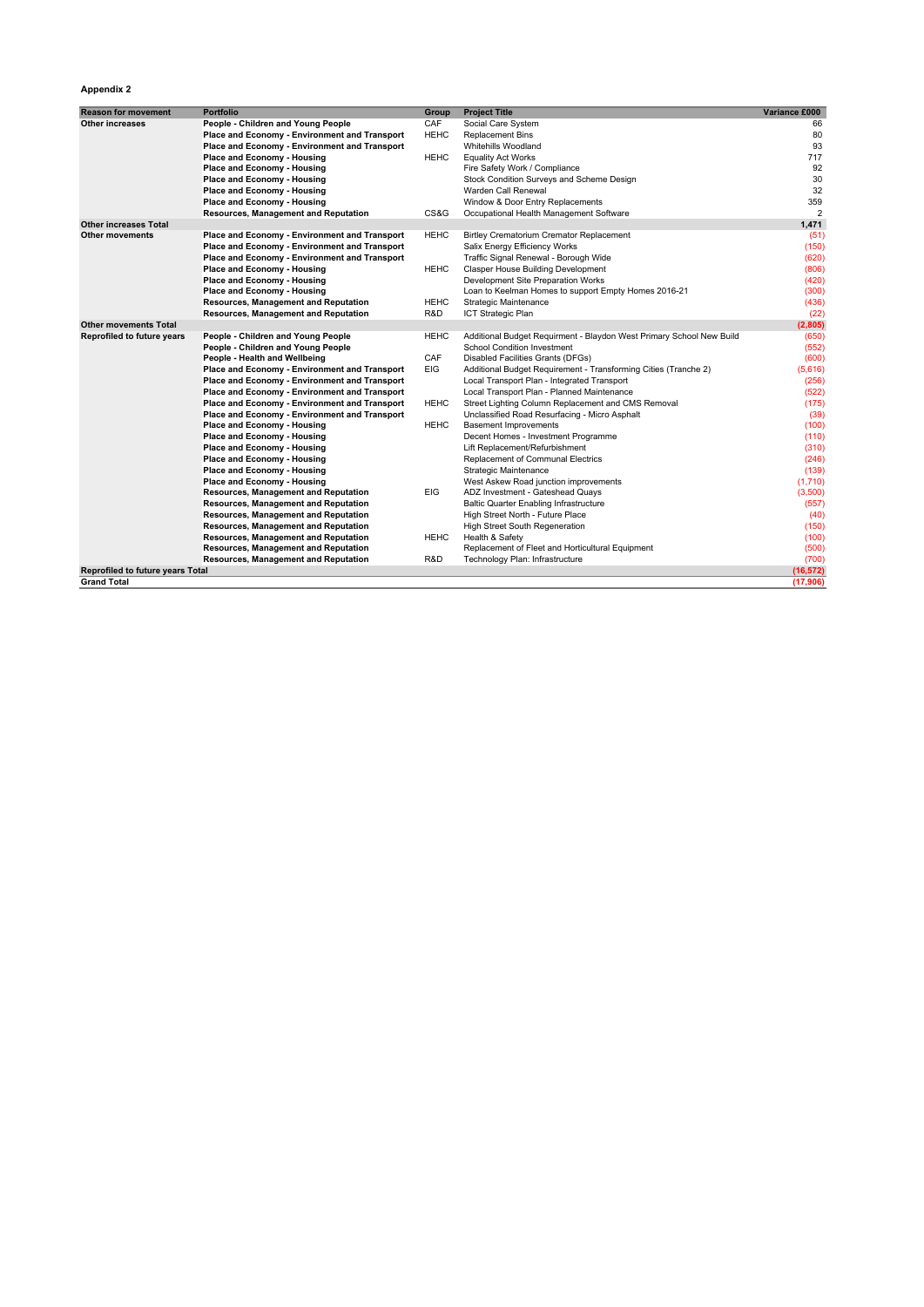## **Appendix 3**

|                                                   | 2021/22<br><b>Approved</b> | <b>Revised</b><br>Q <sub>1</sub> | <b>Revised</b><br>Q <sub>2</sub> | <b>Revised</b><br>Q <sub>3</sub> |                 | <b>Actual</b><br><b>Spend at</b> |
|---------------------------------------------------|----------------------------|----------------------------------|----------------------------------|----------------------------------|-----------------|----------------------------------|
|                                                   | <b>Budget</b>              | <b>Allocation</b>                | <b>Allocation</b>                | <b>Allocation</b>                | <b>Variance</b> | 31 Dec 2021                      |
|                                                   | £000                       | £000                             | £000                             | £000                             | £000            | £000                             |
| <b>COMMUNITIES</b>                                |                            |                                  |                                  |                                  |                 |                                  |
| Communities - Culture, Sport and Leisure          | 2,938                      | 2,696                            | 1,026                            | 1,026                            | 0               | 394                              |
| <b>Communities - Volunteering</b>                 | 0                          | 150                              | 75                               | 75                               | 0               |                                  |
| <b>COMMUNITIES Total</b>                          | 2,938                      | 2,846                            | 1,101                            | 1,101                            | $\mathbf 0$     | 394                              |
| <b>PEOPLE</b>                                     |                            |                                  |                                  |                                  |                 |                                  |
| People - Children and Young People                | 6,148                      | 6,452                            | 4,545                            | 3,409                            | (1, 136)        | 1,816                            |
| People - Health and Wellbeing                     | 7,052                      | 5,462                            | 5,843                            | 5,243                            | (600)           | 1,448                            |
| <b>PEOPLE Total</b>                               | 13,200                     | 11,914                           | 10,388                           | 8,652                            | (1,736)         | 3,264                            |
| <b>PLACE AND ECONOMY</b>                          |                            |                                  |                                  |                                  |                 |                                  |
| Place and Economy - Economy                       | 779                        | 802                              | 802                              | 802                              | 0               | 443                              |
| Place and Economy - Environment and Transport     | 33,825                     | 33,035                           | 31,657                           | 24,401                           | (7, 256)        | 10,051                           |
| Place and Economy - Housing                       | 44,888                     | 40,364                           | 34,749                           | 31,838                           | (2,911)         | 11,757                           |
| <b>PLACE AND ECONOMY Total</b>                    | 79,492                     | 74,201                           | 67,208                           | 57,041                           | (10, 167)       | 22,251                           |
| <b>RESOURCES, MANAGEMENT AND REPUTATION</b>       |                            |                                  |                                  |                                  |                 |                                  |
| Resources, Management and Reputation              | 47,238                     | 48,776                           | 46,473                           | 40,470                           | (6,003)         | 18,370                           |
| <b>RESOURCES, MANAGEMENT AND REPUTATION Total</b> | 47,238                     | 48,776                           | 46,473                           | 40,470                           | (6,003)         | 18,370                           |
| <b>Grand Total</b>                                | 142,868                    | 137,737                          | 125,170                          | 107,264                          | (17, 906)       | 44,279                           |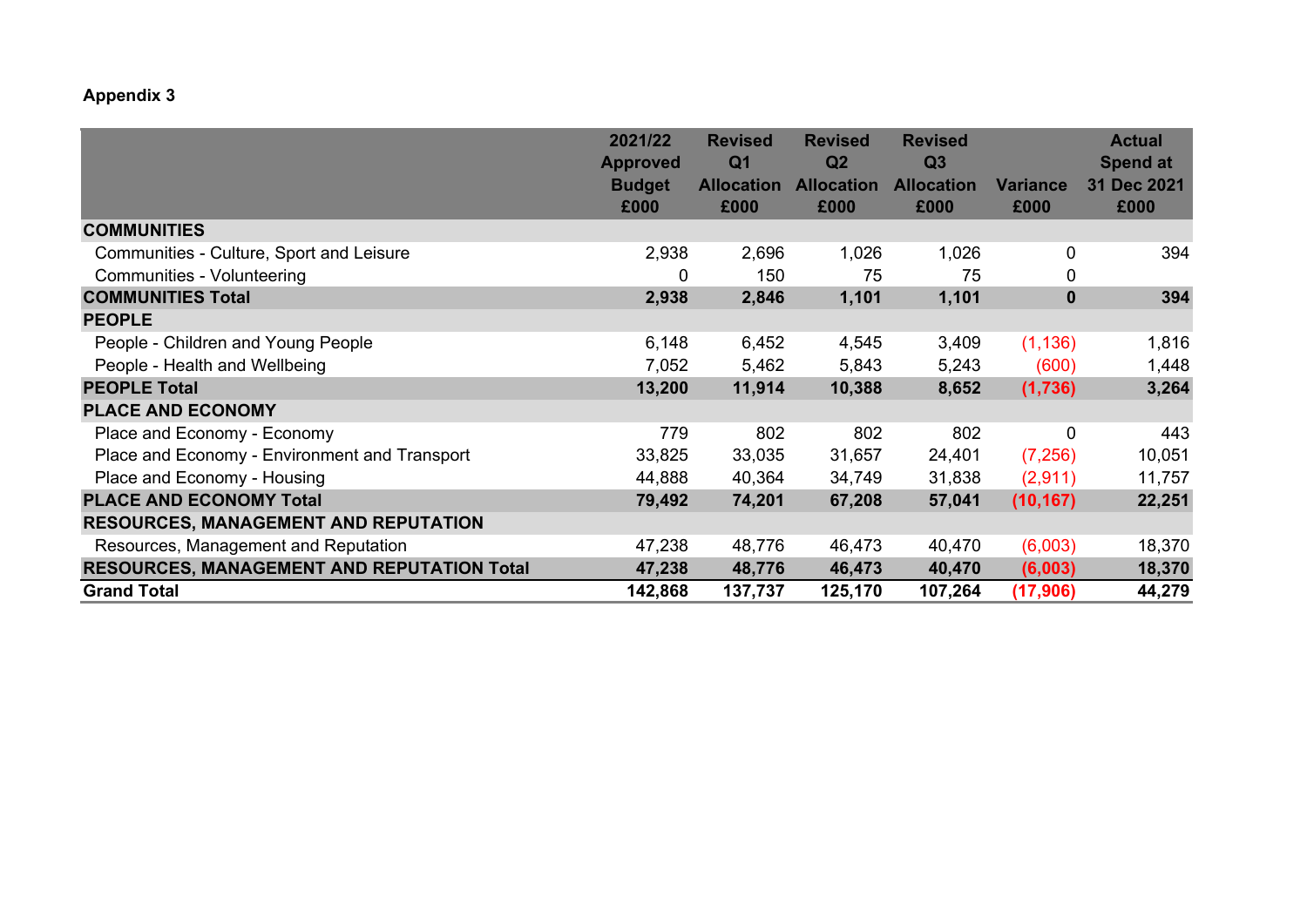## **Appendix 4**

|                                                                      | <b>Approved</b>   |        |                                         |                                  |             |                                  |
|----------------------------------------------------------------------|-------------------|--------|-----------------------------------------|----------------------------------|-------------|----------------------------------|
|                                                                      | 2021/22           |        |                                         | Revised Q1 Revised Q2 Revised Q3 |             |                                  |
|                                                                      | <b>Allocation</b> |        | <b>Allocation Allocation Allocation</b> |                                  |             |                                  |
|                                                                      | £000              | £000   | £000                                    | £000                             |             | <b>Variance Comment</b>          |
| <b>COMMUNITIES</b>                                                   | 2,938             | 2,846  | 1,101                                   | 1,101                            | 0           |                                  |
| <b>Communities - Culture, Sport and Leisure</b>                      |                   |        |                                         |                                  |             |                                  |
| Blaydon Leisure Centre Outdoor Sports Provision                      | 0                 | 0      | 65                                      | 65                               | 0           |                                  |
| <b>Fixed Play Facility Renewals</b>                                  | 690               | 727    | 727                                     | 727                              | 0           |                                  |
| Gateshead International Stadium Investment                           | 1,476             | 1,064  | $\mathbf 0$                             | 0                                | $\mathbf 0$ |                                  |
| Gateshead Leisure Centre Investment                                  | 652               | 652    | 0                                       | 0                                | 0           |                                  |
| Improvements to Access Roads and Car Parks                           | 100               | 100    | 100                                     | 100                              | 0           |                                  |
| Library Service Review                                               | 20                | 20     | 1                                       | 1                                | 0           |                                  |
| Sage Gateshead - Capital Development                                 | 0                 | 13     | 13                                      | 13                               | $\mathbf 0$ |                                  |
| <b>Virtual Reality Fitness Systems</b>                               | 0                 | 120    | 120                                     | 120                              | 0           |                                  |
| <b>Communities - Volunteering</b>                                    |                   |        |                                         |                                  |             |                                  |
| <b>Community Hubs</b>                                                | 0                 | 150    | 75                                      | 75                               | 0           |                                  |
| <b>PEOPLE</b>                                                        | 13,200            | 11,914 | 10,388                                  | 8,652                            | (1,736)     |                                  |
| <b>People - Children and Young People</b>                            |                   |        |                                         |                                  |             |                                  |
| Additional Budget Requirment - Blaydon West Primary School New Build | 2,600             | 2,600  | 750                                     | 100                              |             | (650) Reprofiled to future years |
| Children's Two Bed Residential Assessment Service in Gateshead       | 740               | 50     | $\pmb{0}$                               | 0                                | 0           |                                  |
| Extensions and adaptations to the homes of foster carers             | 160               | 299    | 400                                     | 400                              | 0           |                                  |
| Gibside New School Provison                                          | 251               | 251    | 251                                     | 251                              | 0           |                                  |
| <b>School Condition Investment</b>                                   | 2,147             | 2,821  | 2,321                                   | 1,769                            |             | (552) Reprofiled to future years |
| Schools Devolved Formula Funding                                     | 250               | 250    | 250                                     | 250                              | $\Omega$    |                                  |
| Social Care System                                                   | 0                 | 181    | 573                                     | 639                              |             | 66 Increase in project costs     |
| <b>People - Health and Wellbeing</b>                                 |                   |        |                                         |                                  |             |                                  |
| Children's Three bed Residential Home                                | 690               | 700    | 460                                     | 460                              | 0           |                                  |
| <b>Disabled Facilities Grants (DFGs)</b>                             | 1,950             | 2,211  | 2,211                                   | 1,611                            |             | (600) Reprofiled to future years |
| Sister Winifred Laver P.I.C                                          | 3,817             | 1,858  | 2,979                                   | 2,979                            | $\mathbf 0$ |                                  |
| Specialist Therapeutic Children's Home in Gateshead                  | 520               | 550    | 50                                      | 50                               | 0           |                                  |
| <b>Telecare Equipment</b>                                            | 75                | 143    | 143                                     | 143                              | 0           |                                  |
| <b>PLACE AND ECONOMY</b>                                             | 79,492            | 74,201 | 67,208                                  | 57,041                           | (10, 167)   |                                  |
| <b>Place and Economy - Economy</b>                                   |                   |        |                                         |                                  |             |                                  |
| <b>Broadband Delivery UK</b>                                         | 80                | 80     | 80                                      | 80                               | 0           |                                  |
| <b>Business Improvement System</b>                                   | $\Omega$          | 202    | 202                                     | 202                              | 0           |                                  |
| Digital Gateshead                                                    | 699               | 520    | 520                                     | 520                              | 0           |                                  |
| Place and Economy - Environment and Transport                        |                   |        |                                         |                                  |             |                                  |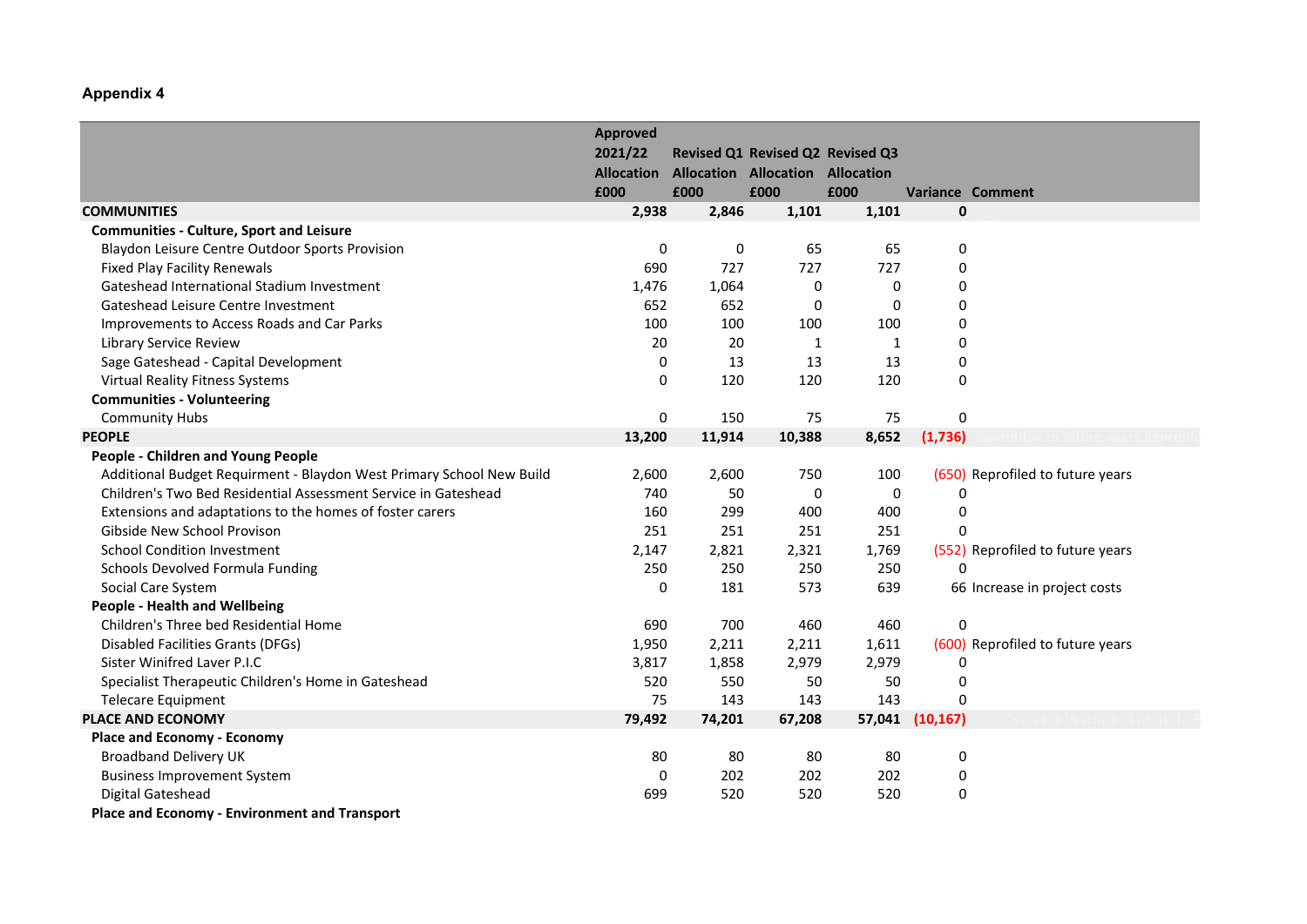|                                                                    | <b>Approved</b><br>2021/22<br><b>Allocation</b><br>£000 | £000  | <b>Allocation Allocation Allocation</b><br>£000 | Revised Q1 Revised Q2 Revised Q3<br>£000 |             | <b>Variance Comment</b>            |
|--------------------------------------------------------------------|---------------------------------------------------------|-------|-------------------------------------------------|------------------------------------------|-------------|------------------------------------|
| Additional Budget Requirement - Transforming Cities (Tranche 2)    | 7,350                                                   | 7,350 | 6,191                                           | 575                                      |             | (5,616) Reprofiled to future years |
| <b>Birtley Crematorium Cremator Replacement</b>                    | 0                                                       | 521   | 121                                             | 70                                       |             | (51) Decrease in scope of project  |
| <b>Flagged Footways</b>                                            | 333                                                     | 333   | 333                                             | 333                                      | 0           |                                    |
| <b>Flood Alleviation Investment</b>                                | 3,137                                                   | 0     | 0                                               | 0                                        | 0           |                                    |
| <b>Follingsby Salt Store</b>                                       | 878                                                     | 0     | $\mathbf 0$                                     | $\Omega$                                 | 0           |                                    |
| Gateshead DES - DH and PW connection                               | 4,268                                                   | 4,057 | 4,211                                           | 4,211                                    | 0           |                                    |
| Gateshead DES - Solar PV                                           | 4,265                                                   | 4,151 | 2,864                                           | 2,864                                    | 0           |                                    |
| Green Homes Chopwell                                               | 0                                                       | 0     | 2,600                                           | 2,600                                    | 0           |                                    |
| Loan to GECo. District Energy extension HNIP                       | 4,678                                                   | 4,000 | 4,000                                           | 4,000                                    | 0           |                                    |
| Local Transport Plan - Integrated Transport                        | 1,233                                                   | 2,296 | 3,610                                           | 3,354                                    |             | (256) Reprofiled to future years   |
| Local Transport Plan - Planned Maintenance                         | 3,238                                                   | 4,272 | 3,492                                           | 2,970                                    |             | (522) Reprofiled to future years   |
| <b>Public Sector Decarbonisation Schemes (PSDS)</b>                | 0                                                       | 1,278 | 1,278                                           | 1,278                                    | $\mathbf 0$ |                                    |
| Quays Pedestrian Improvements                                      | 1,000                                                   | 1,050 | 0                                               | 0                                        | $\Omega$    |                                    |
| <b>Replacement Bins</b>                                            | 100                                                     | 100   | 120                                             | 200                                      |             | 80 Increase in project costs       |
| Salix Energy Efficiency Works                                      | 150                                                     | 150   | 150                                             | $\pmb{0}$                                |             | (150) Decrease in scope of project |
| Street Lighting Column Replacement and CMS Removal                 | 1,000                                                   | 1,000 | 1,000                                           | 825                                      |             | (175) Reprofiled to future years   |
| Street Lighting LED Replacement - Phase 4                          | 939                                                     | 825   | 210                                             | 210                                      | 0           |                                    |
| <b>Traffic Sign Replacement</b>                                    | 256                                                     | 325   | 150                                             | 150                                      | 0           |                                    |
| Traffic Signal Renewal - Borough Wide                              | 500                                                     | 788   | 788                                             | 168                                      |             | (620) Decrease in scope of project |
| Unclassified Road Resurfacing - Micro Asphalt                      | 500                                                     | 539   | 539                                             | 500                                      |             | (39) Reprofiled to future years    |
| Whitehills Woodland                                                | 0                                                       | 0     | 0                                               | 93                                       |             | 93 Additional Funding              |
| <b>Place and Economy - Housing</b>                                 |                                                         |       |                                                 |                                          |             |                                    |
| Aids and Adaptations                                               | 1,500                                                   | 1,500 | 1,500                                           | 1,500                                    | $\pmb{0}$   |                                    |
| <b>Back Boiler Renewal and Replacements</b>                        | 750                                                     | 1,500 | 1,500                                           | 1,500                                    | 0           |                                    |
| <b>Basement Improvements</b>                                       | 100                                                     | 100   | 100                                             | 0                                        |             | (100) Reprofiled to future years   |
| <b>Building Sustainability Improvements</b>                        | 0                                                       | 0     | $\pmb{0}$                                       | 0                                        | $\mathbf 0$ |                                    |
| Capital Contribution to Clasper Housing Development                | 5,281                                                   | 5,281 | $\pmb{0}$                                       | $\mathbf 0$                              | $\Omega$    |                                    |
| <b>Clasper House Building Development</b>                          | 4,996                                                   | 988   | 806                                             | $\mathbf 0$                              |             | (806) Decrease in scope of project |
| Decent Homes - Investment Programme                                | 9,844                                                   | 7,167 | 6,604                                           | 6,494                                    |             | (110) Reprofiled to future years   |
| Development Site Preparation Works                                 | 500                                                     | 500   | 500                                             | 80                                       |             | (420) Decrease in scope of project |
| <b>Equality Act Works</b>                                          | 54                                                      | 54    | 0                                               | 717                                      |             | 717 Other Increases                |
| <b>Estate Regeneration</b>                                         | 1,000                                                   | 1,000 | 500                                             | 500                                      | 0           |                                    |
| External Wall Insulation Works to Non-Traditional Properties Total | 0                                                       | 100   | 100                                             | 100                                      | 0           |                                    |
| Fire Safety Work / Compliance                                      | 1,134                                                   | 2,473 | 3,247                                           | 3,339                                    |             | 92 Increase in project costs       |
| GRP Urban Core - Exemplar Neighbourhood                            | 3,700                                                   | 3,700 | 3,700                                           | 3,700                                    | 0           |                                    |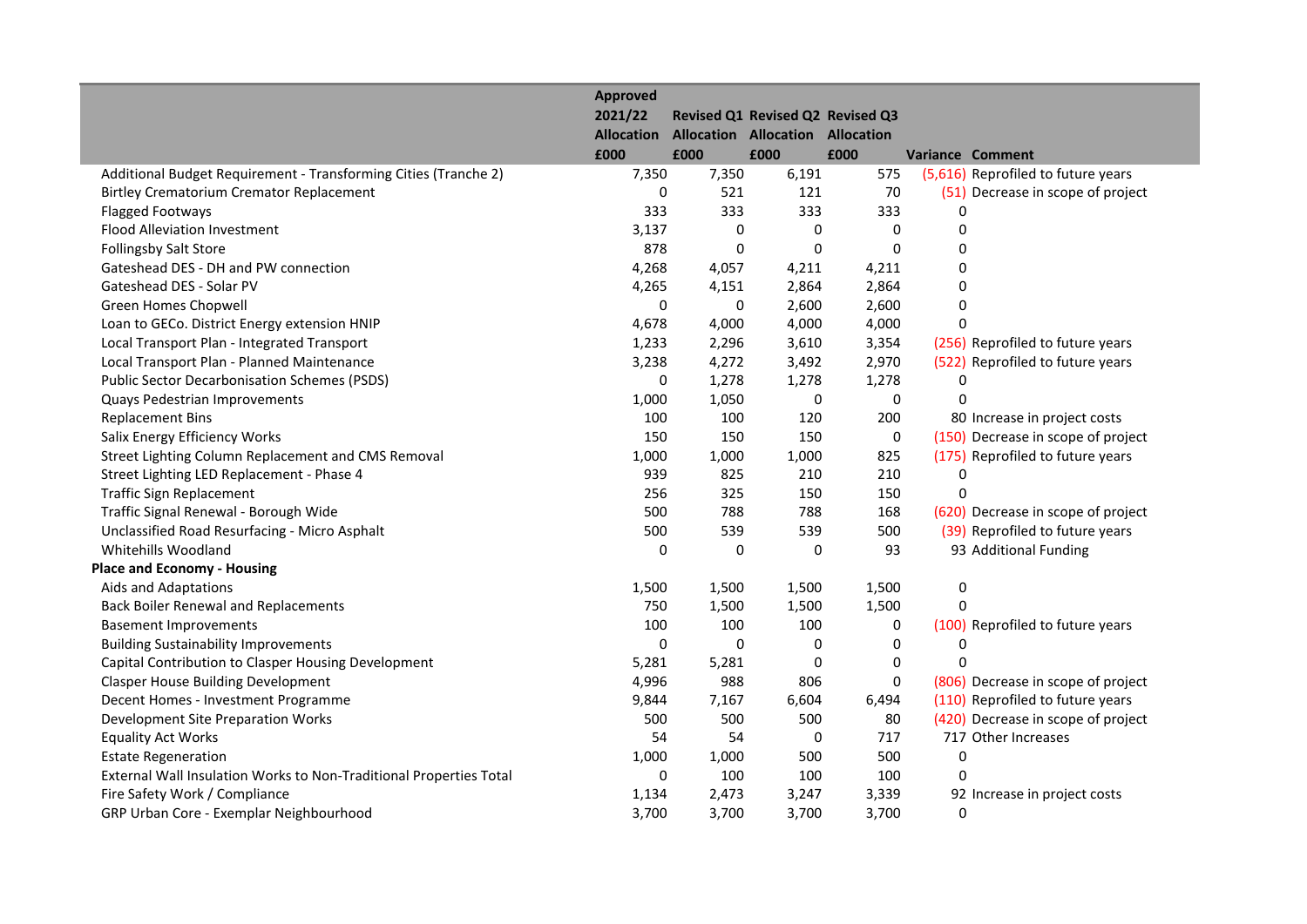|                                                                              | <b>Approved</b><br>2021/22 |        | Revised Q1 Revised Q2 Revised Q3        |                |                                    |
|------------------------------------------------------------------------------|----------------------------|--------|-----------------------------------------|----------------|------------------------------------|
|                                                                              | <b>Allocation</b>          |        | <b>Allocation Allocation Allocation</b> |                |                                    |
|                                                                              | £000                       | £000   | £000                                    | £000           | <b>Variance Comment</b>            |
| Lift Replacement/Refurbishment                                               | 500                        | 500    | 500                                     | 190            | (310) Reprofiled to future years   |
| Loan to Keelman Homes - Bleach Green Affordable Housing                      | 600                        | 700    | 700                                     | 700            | 0                                  |
| Loan to Keelman Homes to support Empty Homes 2016-21                         | 700                        | 1,150  | 1,150                                   | 850            | (300) Decrease in scope of project |
| Multi Storey Modernisation works Total                                       | 0                          | 65     | 65                                      | 65             |                                    |
| Neighbourhood Improvements                                                   | 170                        | 170    | 170                                     | 170            | 0                                  |
| New Build/Acquisition - Various                                              | 5,574                      | 5,574  | 4,575                                   | 4,575          | $\mathbf 0$                        |
| <b>Option Appraisal Reccommendations</b>                                     | 0                          | 0      | $\mathbf 0$                             | $\Omega$       | $\mathbf 0$                        |
| Programme Management                                                         | 550                        | 550    | 550                                     | 550            | 0                                  |
| Property conversions feasibility Total                                       | 0                          | 40     | 0                                       | 0              | $\mathbf{0}$                       |
| <b>Replacement of Communal Electrics</b>                                     | 696                        | 696    | 546                                     | 300            | (246) Reprofiled to future years   |
| Sheltered Unit modernisation works Total                                     | 0                          | 40     | 40                                      | 40             | $\Omega$                           |
| Stock Condition Surveys and Scheme Design                                    | 550                        | 550    | 550                                     | 580            | 30 Other Increases                 |
| <b>Strategic Maintenance</b>                                                 | 2,000                      | 2,000  | 3,139                                   | 3,000          | (139) Reprofiled to future years   |
| T-Fall insulation                                                            | 90                         | 0      | 0                                       | 0              | 0                                  |
| <b>Timber Replacements</b>                                                   | 100                        | 100    | 100                                     | 100            | $\Omega$                           |
| Warden Call Renewal                                                          | 240                        | 200    | 200                                     | 232            | 32 Increase in project costs       |
| West Askew Road junction improvements                                        | 3,508                      | 3,000  | 3,000                                   | 1,290          | (1,710) Reprofiled to future years |
| Window & Door Entry Replacements                                             | 751                        | 666    | 907                                     | 1,266          | 359 Other Increases                |
| RESOURCES, MANAGEMENT AND REPUTATION                                         | 47,238                     | 48,776 | 46,473                                  | 40,470         | (6,003)                            |
| <b>Resources, Management and Reputation</b>                                  |                            |        |                                         |                |                                    |
| ADZ Investment - Gateshead Quays                                             | 14,529                     | 14,529 | 17,141                                  | 13,641         | (3,500) Reprofiled to future years |
| <b>Baltic Quarter Enabling Infrastructure</b>                                | 8,250                      | 8,142  | 6,230                                   | 5,673          | (557) Reprofiled to future years   |
| Gateshead Quays Multi Storey Car Park                                        | 15,764                     | 15,876 | 16,125                                  | 16,125         | $\Omega$                           |
| Health & Safety                                                              | 500                        | 612    | 612                                     | 512            | (100) Reprofiled to future years   |
| High Street North - Future Place                                             | 0                          | 100    | 50                                      | 10             | (40) Reprofiled to future years    |
| High Street South Regeneration                                               | 583                        | 1,009  | 870                                     | 720            | (150) Reprofiled to future years   |
| <b>ICT Strategic Plan</b>                                                    | 241                        | 241    | 22                                      | $\mathbf 0$    | (22) Decrease in scope of project  |
| Major Projects - Project Management Costs                                    | 290                        | 290    | 290                                     | 290            | $\Omega$                           |
| Metrogreen                                                                   | 78                         | 176    | 176                                     | 176            | $\Omega$                           |
| Occupational Health Management Software                                      | 18                         | 18     | 2                                       | $\overline{4}$ | 2 Accelerated spend                |
| Replacement of Fleet and Horticultural Equipment                             | 1,750                      | 1,750  | 1,100                                   | 600            | (500) Reprofiled to future years   |
| Specialist equipment to improve inclusion for CYP - HINT                     | 0                          | 24     | 24                                      | 24             | $\mathbf 0$                        |
| Specialist IT equipment for CYP with low incidence needs (hearing and vision |                            |        |                                         |                |                                    |
| impairment)                                                                  | 0                          | 37     | 37                                      | 37             | 0                                  |
| <b>Strategic Maintenance</b>                                                 | 1,336                      | 1,459  | 1,109                                   | 673            | (436) Decrease in scope of project |